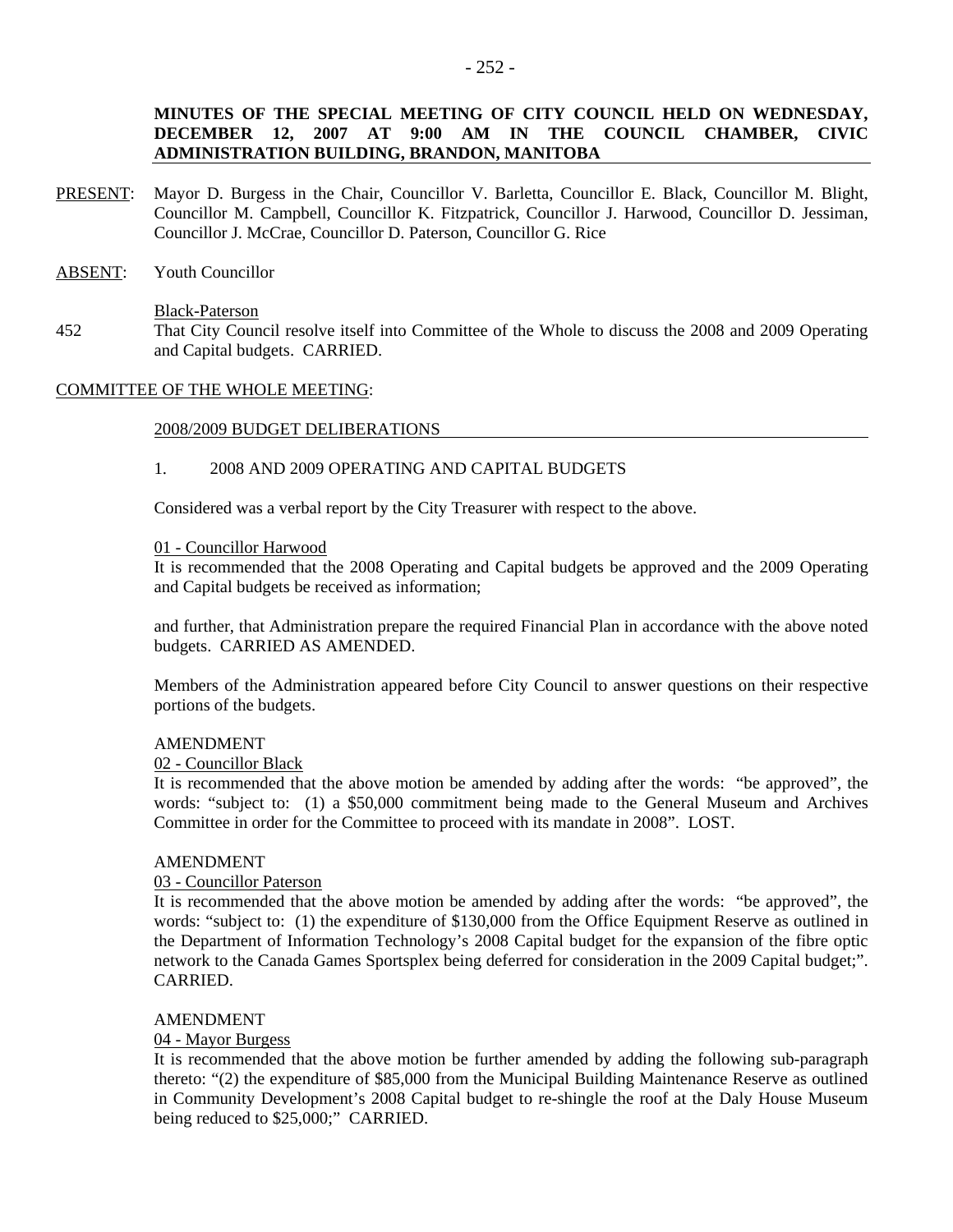# AMENDMENT

### 05 - Councillor Rice

It is recommended that the above motion be further amended by adding the following sub-paragraph thereto: "(3) traffic lights being installed at the intersection of 13th Street and Park Avenue at a cost of \$350,000;" LOST.

# AMENDMENT

# 06 - Councillor Rice

It is recommended that the above motion be further amended by adding the following sub-paragraph thereto: "(3) the 500 block of 15th Street undergoing a total reconstruction at a cost of \$350,000;" LOST.

### AMENDMENT

## 07 - Councillor McCrae

It is recommended that the above motion be further amended by adding the following sub-paragraph thereto: "(3) the Police Department's telephone communication budget being reduced by \$10,000;" CARRIED.

### AMENDMENT

08 - Councillor Rice

It is recommended that the above motion be further amended by adding the following sub-paragraph thereto: "(4) Handi-Transit Service being increased by 4 hours on Sundays at a cost \$18,000;" LOST.

## AMENDMENT

## 09 - Councillor Paterson

It is recommended that the above motion be further amended by adding the following sub-paragraph thereto: "(4) the City of Brandon contributing \$1,000 towards the military lounge at the Winnipeg International Airport." CARRIED.

10 - Councillor Paterson That the Committee rise and report. CARRIED.

# COMMITTEE REPORTS:

(A) COMMITTEE OF THE WHOLE (VERBAL) DECEMBER 12, 2007

His Worship the Mayor provided the following verbal report:

 Brandon, Manitoba December 12, 2007

Mayor and Councillors City of Brandon

Your Committee of the Whole Council met on Monday, December 12, 2007 at 9:00 a.m. in the Council Chamber, Civic Administration Building, Brandon, Manitoba with respect to the 2008 and 2009 Operating and Capital budgets and begs leave to report as follows and submit recommendations where deemed necessary and expedient.

His Worship the Mayor advised that it had been recommended that the 2008 Operating and Capital budgets be approved subject to:

(1) the expenditure of \$130,000 from the Office Equipment Reserve as outlined in the Department of Information Technology's 2008 Capital budget for the expansion of the fibre optic network to the Canada Games Sportsplex being deferred to the 2009 Capital budget;